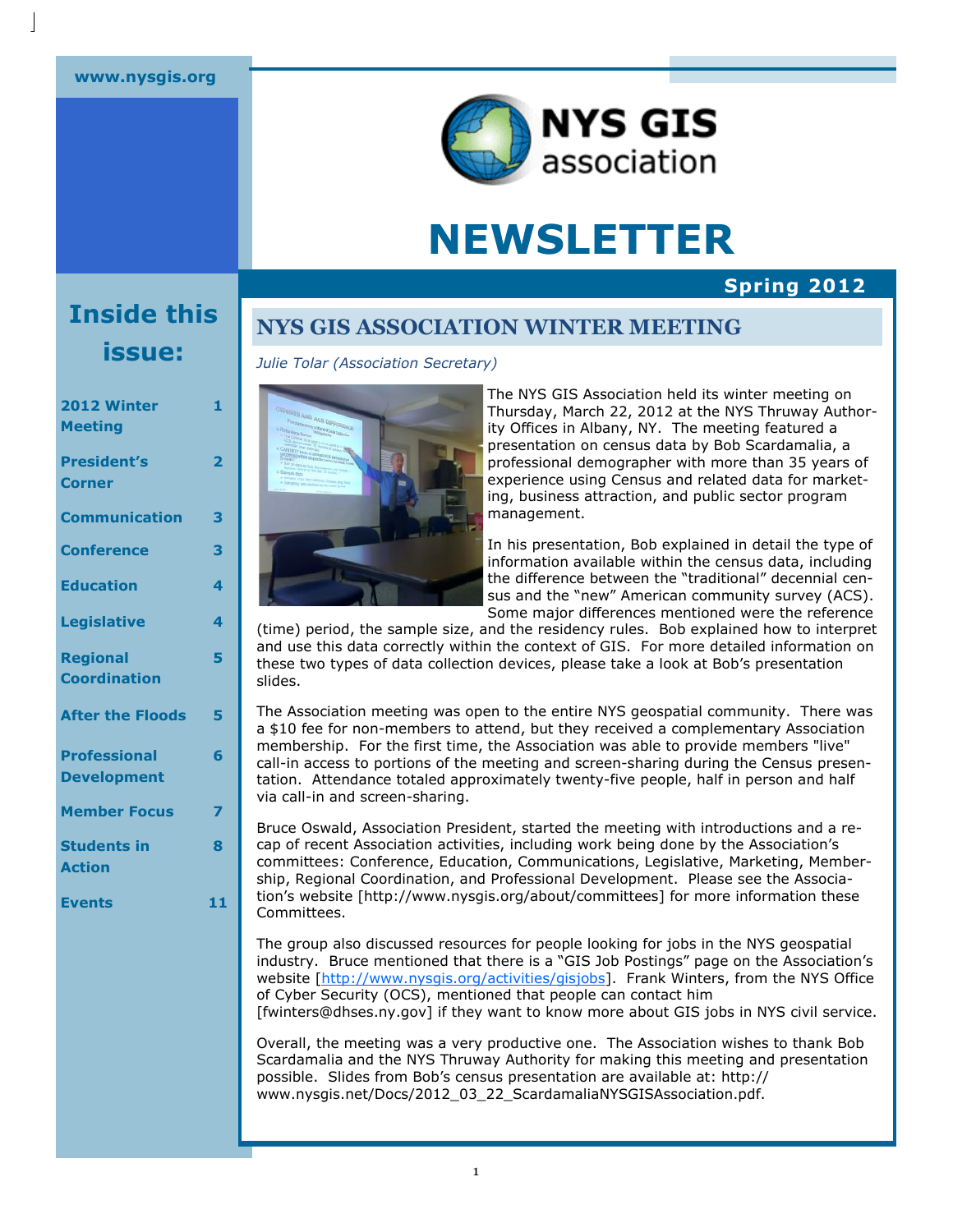## **PRESIDENT'S CORNER** Bruce Oswald

I'd like to start out by thanking all those volunteers that helped us accomplish so much in 2011! In particular, I'd like to thank both Ann Deakin and Lis DeGironimo who "retired" from the Board this year after providing the Association with significant contributions over the past few years.

Next, I'd like to welcome our new Board Members: Amy Work from IAGT and Dale Morris from Erie County as well as our returning Board Member, Verne LaClair. We're very excited to have them join us and are looking forward to working with each of them in 2012!

For a second straight year, the Board of Directors, the Committee Chairs, and I began our new terms by engaging in a strategic planning process over the course of the last few weeks. We reviewed the results of the annual survey, comments received from members, and input provided by Board and Committee Chairs on items that we needed to accomplish in 2012. The themes coming from each of these areas included:



- 2. Provide more professional development opportunities
- 3. Co-sponsor the Geospatial Summit and the State Conference and more closely coordinate their missions
- 4. Provide a conduit on communication for the NYS GIS Community
- 5. Provide networking opportunities
- 6. Implement GIS into K-12 education
- 7. Increase support to regional GIS organizations
- 8. Increase membership as well as member involvement in Association activities

In early January, we took a look at the structure of the organization and decided what changes should be made to best accomplish these themes and assigned tasks to each committee. Then, we asked each Committee to develop a work plan and budget to accomplish these tasks. We want to encourage each Association member to join a committee to assist us in completing these tasks. In order to ensure that we accomplish these tasks, the Board will monitor them on a regular basis.

While 2011 was a difficult economic year for all of us in New York, the Association was able to complete a number of items. Here are just a few of the things that were accomplished:

- A new website was developed! Let us know what you think by using the feedback link: http:// www.nysgis.org/contact.
- NYSAPLS included exemptions for GIS professionals for the first time in their survey legislation.
- A sold-out Webinar was held on the use of ArcGIS and 3D Analyst to work with LIDAR data.
- The Association co-sponsored a wonderful GeoSpatial Summit thanks to the receipt of a \$5,000 grant from the US Geospatial Intelligence Foundation
- Twitter, Facebook and Linked-In accounts were established. Members were kept up-to-date on the latest GIS news via social networks, the NYS List Serve and the web site.
- A license to provide free Esri software to K-12 schools in NYS was signed.
- Two panel sessions were held at Educator's Day and NEARC to provide both educators and GIS professionals with insight as to what skills are needed to become successful as a GIS professional.
- Two great newsletters were released! If you haven't seen them, they can be found at: http://www.nysgis.org/documents/newsletter. (Continued on Page 11)

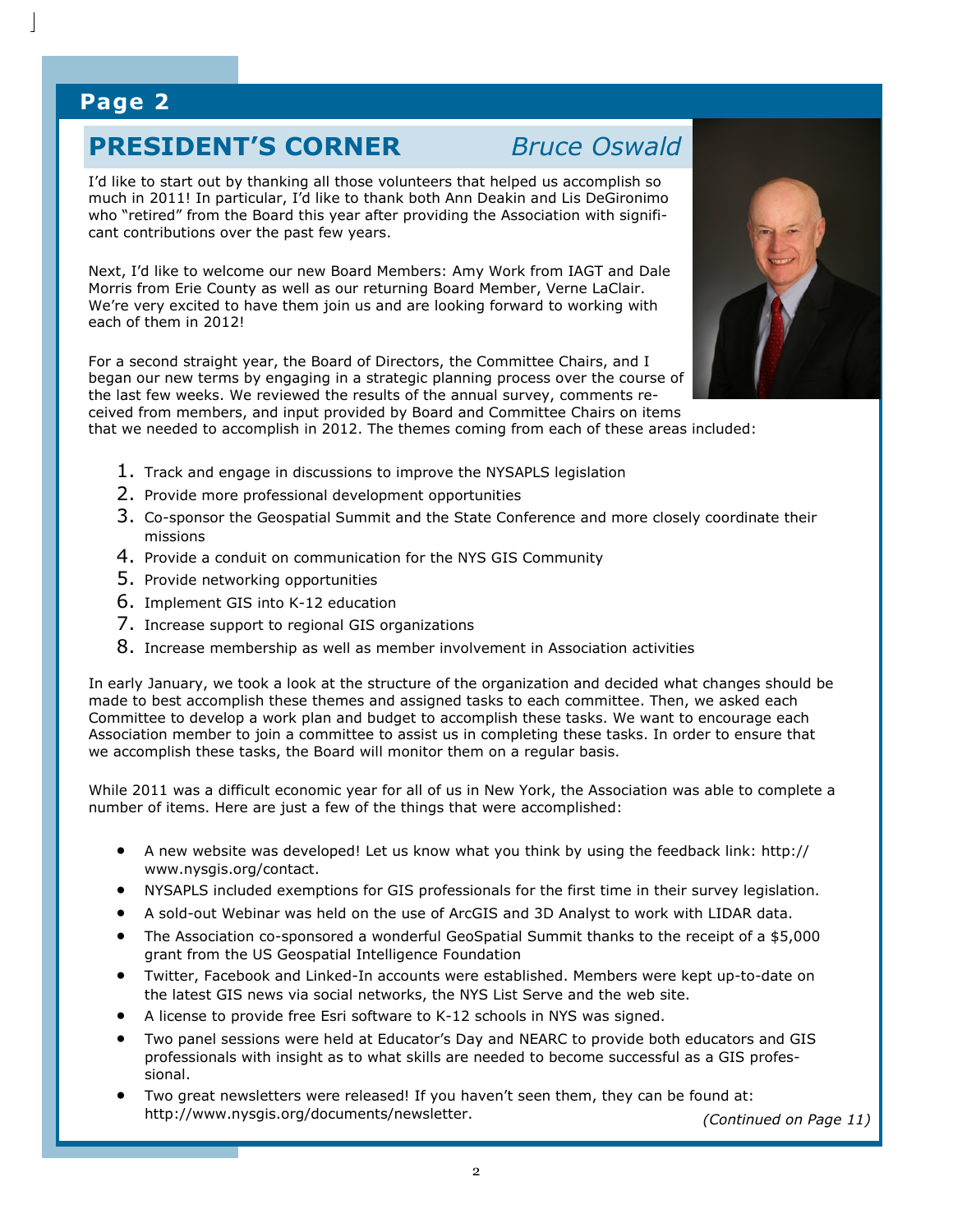Verne LaClair John Barge Elisabeth DeGironimo Mickey Dietrich Austin Fisher Jim Gilmer Christa Hay Eric Herman Bill Johnson Dale Morris Todd Nelson Susan Nixson Sharon Oskam Bruce Oswald Lindi Quackenbush Tom Sears Julie Tolar Jeff Volpe Crystal Ziel

# **Background Association**

The NYS GIS<br>Association is a growng how prome york professionals statewide involved in GIS, Global Positioning Systems information systems (LIS), remote automated mapping technologies. The NYS GIS growing non-profit (GPS), land and related geospatial

The organization is acsigned for those<br>involved in the GIS professionalism critically community to exchange knowledge and ideas regarding the industry in the the industry in the<br>coming years. The NYS GIS Association .<br>open discussion re-.<br>garding the direction is any are an eeas<br>ble CIC andfords of the GIS profession. designed for those important topics facing promotes a forum for



WHERE IS IT?! Answer in the next NYS GIS Association Newsletter

> Previous Issue: Mount Marcy

## Conference Committee

#### 2012 NYS GIS Conference

Make your plans now to attend the 2012 NYS GIS Conference in Syracuse on May  $15^{\text{th}}$  and  $16^{\text{th}}$ .

• Day 1 will include informative hands on workshops and seminars conducted in cooperation with SUNY ESF and O'Brien & Gere Engineers. These events are included in the conference registration and are a great way to get an in-depth

look at important emerging topics. Day 1 wraps up with a networking social at the Syracuse OnCenter.

• Day 2 will take on a different kind of perspective from past conferences and will feature great speakers, focus on interest groups and include new experiences such as the "App Garden" and "Technology Petting Zoo!" Take advantage of a close up look at some of the latest Apps and get your "hands dirty" trying out the latest technology before making a purchase!

This is an educational and networking opportunity that you can't afford to miss! Got to http://www.esf.edu/ nysgisconf/ to attend or sign up to be a sponsor.

## Communications Committee

The Communications Committee is pleased to roll out the Association's new website. Many enhancements have been made that make this resource both easier to navigate and a central place to find a plethora of information.

Here are just a few of the new additions:

- Blog
- Direct access to membership information and summaries of activity with the NYSGISA (great for those applying for GISP Certification!)
	- Member map
	- Welcome video message from our Association President!
	- Resume page (coming soon!) a new perk for members who can post a summary and resume for 6 months



Carol Zollweg Danielle Bargovic Don Meltz

Jake Needle Sheri Norton Vijay Sambandhan

3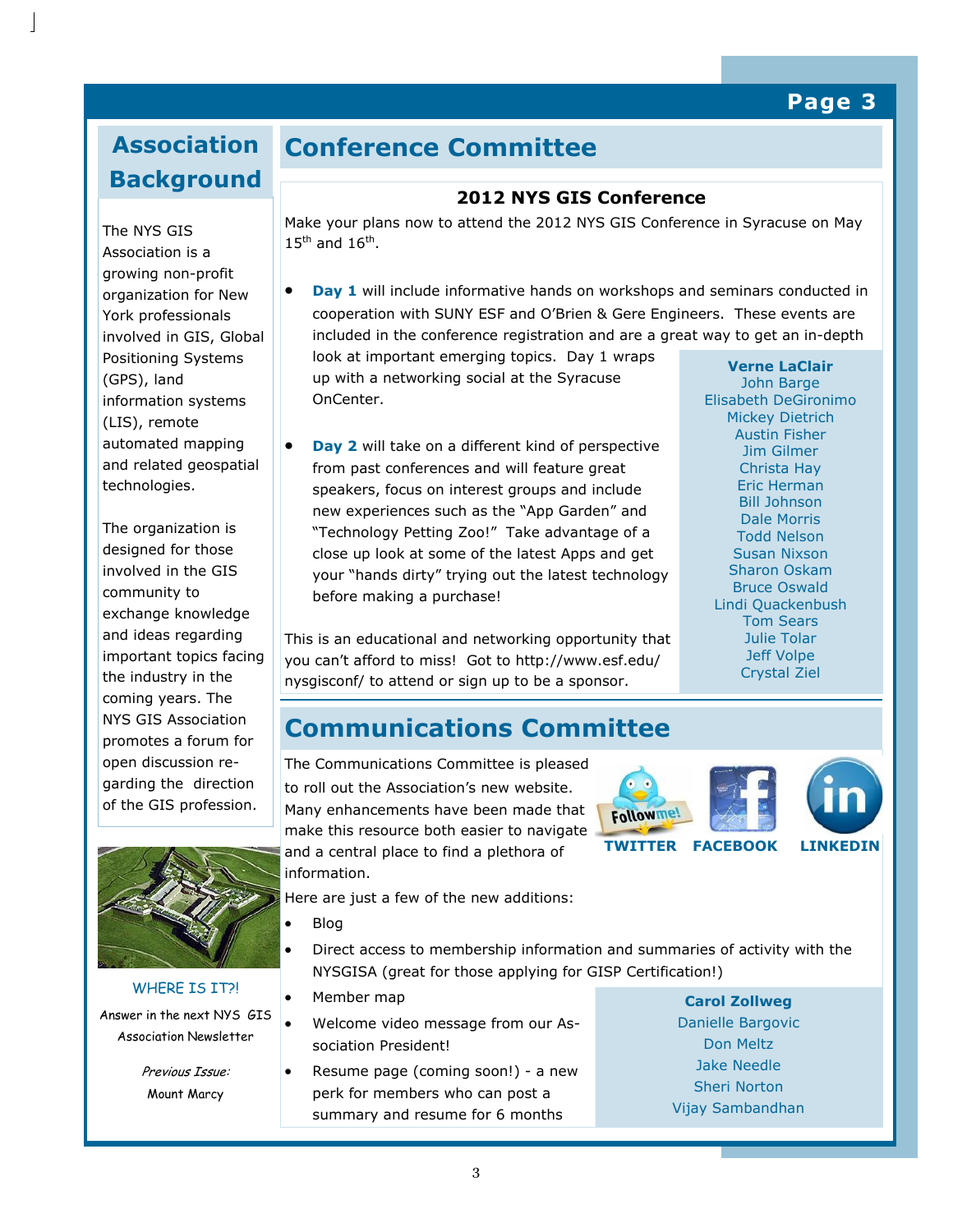## Education Committee

There has been a great deal of activity happening over the last two years with GIS and Education in New York State, and this is good news for teachers.

In 2010-2011, the NYS GIS Association's Education Committee was revived under the leadership of Dr. Ann Deakin from SUNY Fredonia. Under her leadership came a series of webinars throughout the year, focusing on topics of interest, such as LIDAR.

Additionally, a working group to investigate the possibility of and ESRI Statewide License Agreement for K-12 Educational Institution was set up. This committee has made some strategic partnerships, and an MOU has been signed and is currently available for schools looking to access ESRI software for free.

In late 2011, the NEARC (North East ARCUsers) Conference was held in Saratoga Springs, NY, and with that the 5<sup>th</sup> Annual GIS Educator's Day was also held in Saratoga Springs. The NYS GIS Association's Education Committee sponsored multiple panel discussions on GIS in education and in the workplace, focusing on the skills for success.



Another program that has been

encouraged through the NYS GIS Education Committee is the Geomentor program. It is essentially an opportunity to connect teachers with industry professional to help out with classroom GIS projects. Make sure you register on the Geomentor website.

Overall, GIS and education are poised for another remarkable growth year in New York State, thanks to

the leadership of the NYS GIS Association. As Ann Deakin has stepped down, Amy Work is now chairing the committee and will continue the committee's momentum in 2012.

Amy Work Alex Chaucer Ann Deakin Susan Hoskins Mike Jabot Robert Jones Susan Nixson Rich Quodomine

## Legislative Committee

This spring, the Legislative Committee chaired by Joe Jones, achieved a milestone for the NYS GIS Association. On April 30, 2012, Ben Houston, Legislative Committee Member posted the following on the Association's Blog:

"In a historic move after two years of discussions and coordination, NYSAPLS and the NYSGIS Association have come to agreement on language for proposed legislation that will update the definition of Land Surveying in New York. This effort has the potential to create a setting for both groups to work more closely and collaboratively together in the future. On April 17, 2012, the NYSGIS Association Board of Directors voted to support the recommendation of the Legislative Committee to endorse the NYSAPLS proposed language. The language now articulates more clearly for both surveyors and non-surveyors what is included in the definition of "professional practice".

The proposed legislation must now make its way through committee in Albany and eventually be reviewed by the NYS Department of Education before coming to the full legislature for vote. The Department of

Education is the oversight agency responsible for professional licensing and for regulating professional practice in Engineering and Land Surveying in New York. There is opportunity for public comment and involvement through both the committee review and the Agency review process. There remains some concern that the Department of Education may act to modify parts of the proposed bill, extracting key provisions out of the language of the law and instead relegating them to administrative rules and regulations. Keep posted here for a more detailed discussion of the key provisions in the bill that affect GIS professionals, and the how the upcoming agency review might influence it."

Additional details are available on the Association's Blog at: (http:// www.nysgis.net/association-

Joe Jones Ben Houston Bruce Oswald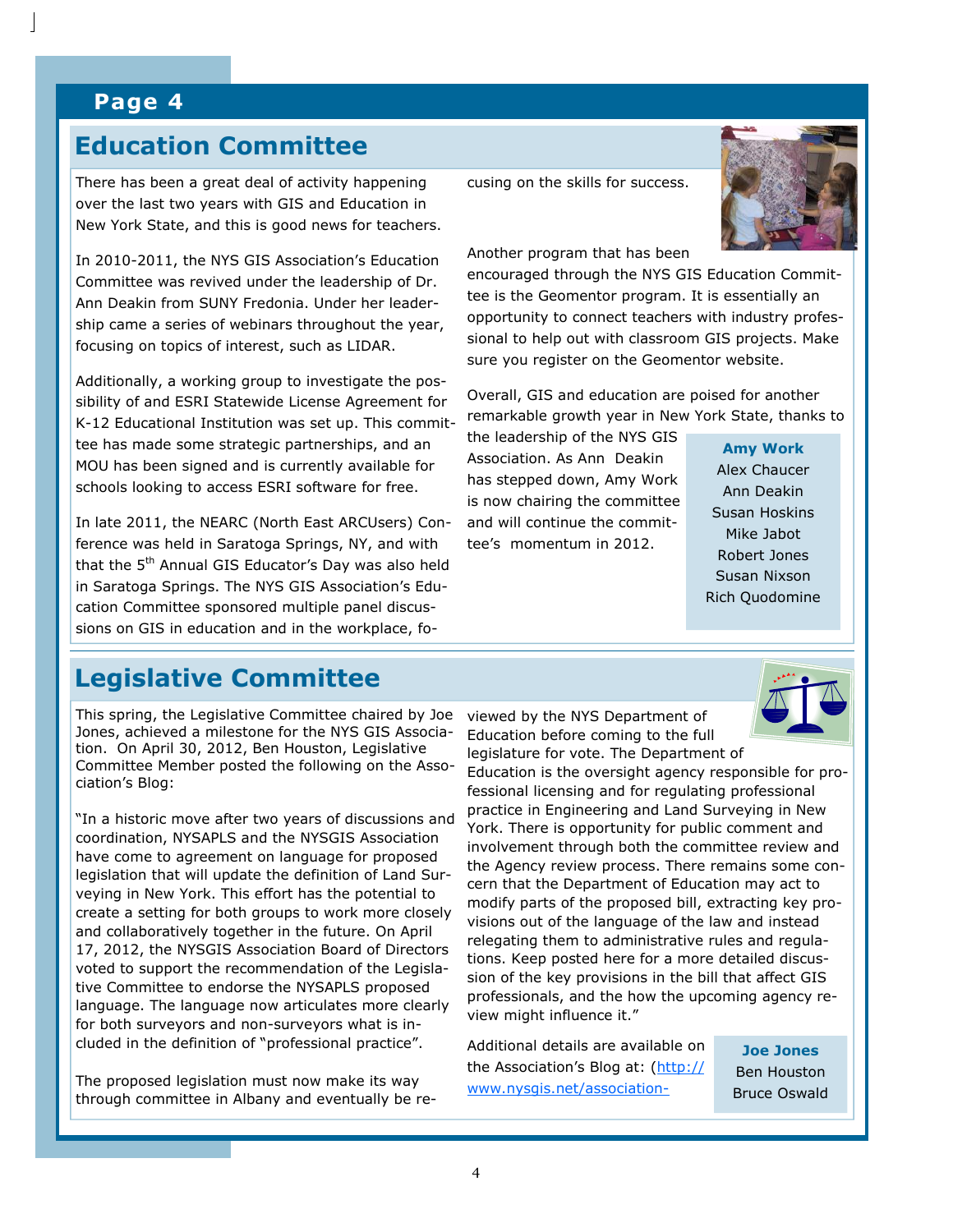## Regional Coordination Committee

The regional GIS users groups have been very busy the past year, with exciting conferences and meetings both past and to come.



GIS/SIG's 21st Annual Spatial/Digital Mapping Conference was held on April 24th in Pittsford. The event was co-hosted by the Central New York ASPRS with a keynote speaker, Dr. Jen Ziemke, speaking about crisis mapping. Look for a detailed article in the next Association newsletter issue!

The Lower Adirondack GIS Users Group met last August with presentations on infrastructure, with topics ranging from broadband expansion research in the Adirondacks to local development projects. The recent meeting in late April showcase ways spatial technology is used for cultural resource management and research. Dirk Marcucci's of Landmark Archaeology's experience recording with GPS the various live ordinances and old bomb craters was both stark and hilarious.

LIGIS's annual conference will be held on May 11 at the Brookhaven National Laboratory. Bill Timmons of GIS Services will be presenting on new field data and capture emerging technologies.

The Westchester GIS Users Group will hold a full-day meeting on May 17th at SUNY Purchase. Special things on the agenda include a "lunch and learn", focused break-out sessions, and an ArcGIS.com walk-in demo lab staff by ESRI.

The Utica-Rome GIS Users Group met last November with presentations by Lizardtech and the City of Rome Public Works.

GISMO played a significant role on the NYC GeoSymposium: 2001-2011-2021. This event was sponsored by the NYC Office of Emergency Management and the NYC Department of Information

Technology & Telecommunications and featured a keynote by Edward Tufte, Professor Emeritus at Yale. Watch for more on this event as well as the GISMO Next-Gen Professionals 2012 initiative in the next Association newsletter.

Dale Morris Dorothy Nash Laura Feitner

## After the floods... by Susan Nixon

The Southern Tier Regional NYSGISA Users Group gathered in Owego on March 20th at the Tioga County Public Safety Building. The meeting drew attendees from far and wide and I'd like to thank everyone who was able to make the trip. Our topic was the flood that occurred in the Southern Tier Region in September of 2011. The location was ideal as it was also the Emergency Operations Center during the flood event.

Tioga County Sheriff Gary Howard started off our presentations with a complete overview of the Flood Event. He detailed his experience of running the response efforts from the Emergency Response Center, as there were power losses, network losses, jammed cell networks and residents who wouldn't leave their homes. The audience was captivated by Sheriff Howard's talk and we could have listened to him describe the experience for the full four-hour meeting. I came away impressed with one factor that the Sheriff and everyone involved should forever be proud of: No Lives Were Lost and there were No Permanent Injuries.

Dave MacEwan, the Road Status/Damage Assessment Team Leader from DOT spoke to us with regard to the New York State DOT and GIS and the Flood Response. He gave a comprehensive talk about the NYSDOT Road Status/Damage Assessment Tool that has GPS-capable off-network data entry and a client/server system with a web viewer. He then discussed the difficulties of working without fully computerized resources in an emergency: not everyone will have a laptop available in an emergency. Dave gave a great list of challenges and successes that attendees could utilize as they prepare for emergencies in their own communities.

(Continued on Page 9)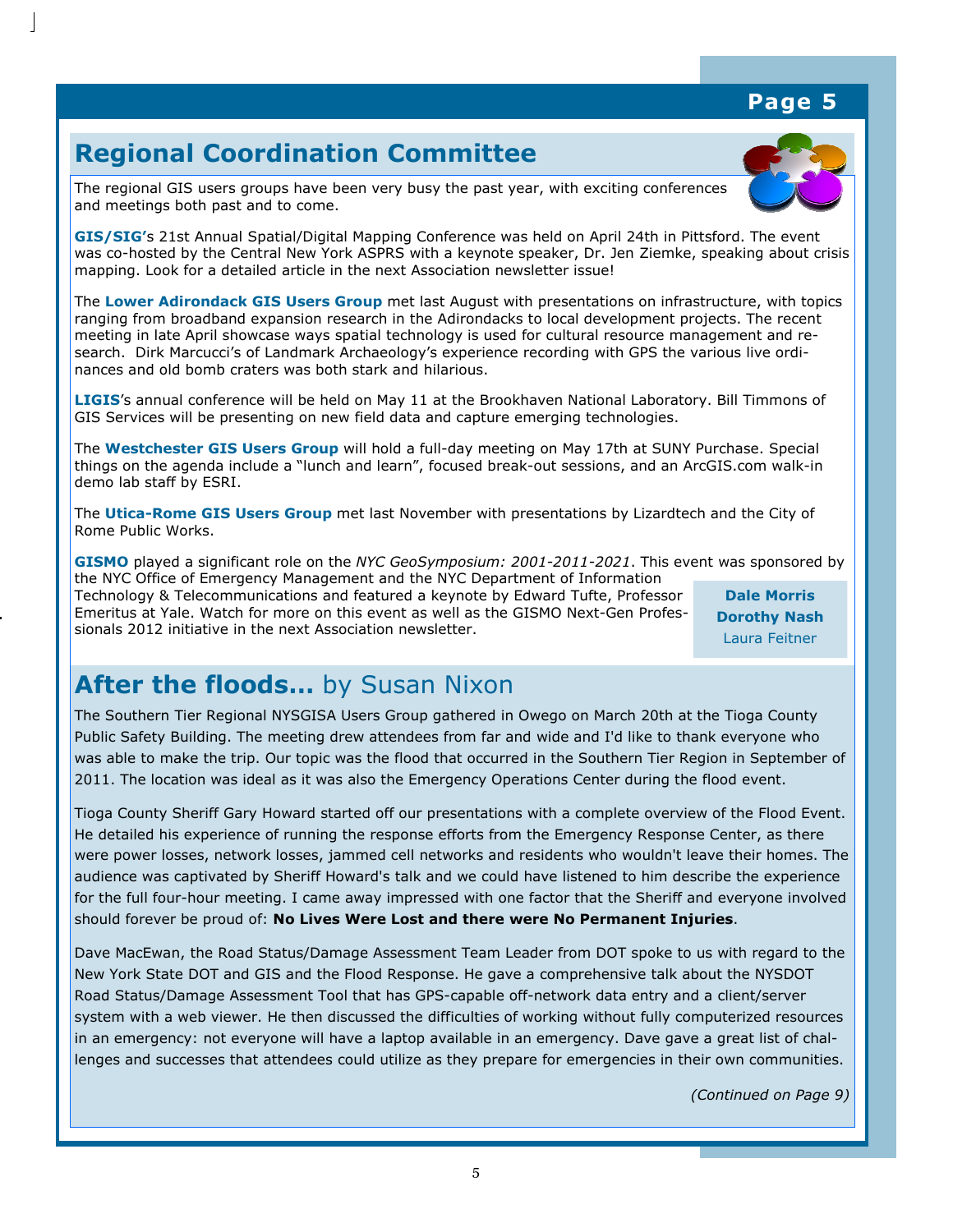#### Why Join?

- Become a part of New York's only statewide professional GIS association.
- Keep abreast of the latest GIS events.
- **Network with** other geospatial professionals.
- Promote professionalism and certification within the GIS community.
- Expand the use of GIS in other professions.
- Impact legislation and other issues affecting GIS in New York State.
- Accumulate **Professional Contribution** and Education credit for GISP **Certification**
- Discounts for workshops and other events

## Professional Development Committee

Looking for opportunities to learn more about spatial technology? The Association is a terrific resource, providing many ways for members to grow professionally including:

- Training workshops, webinars, and special meeting presentations
- Multiple venues for keeping up to date on GIS activities around the state (website, twitter, facebook, newsletter, meetings)
- Sponsorship and hosting the New York State GIS Conference and the Geospatial Summit
- Posting job openings for positional around the state and New England
- Encouragement and financial support for members obtaining GISP certification and other professional achievements

Rich Quodomine Ann Deakin Garvis DeLaurob Amy Work



### HEIGHT AND RELIEF

Layer Colouring and Contours Triangulation Pillars and Spot Heights These are all different ways of showing relief Some areas can be hilly Some areas can be flat But they are all measured by height on a map Layer Colouring is shading With Colour on a map The steeper the darker, green, brown, black Contours are lines, Drawn in black, Going up in tens, 30's, 40's, 50's Triangulation Pillars are high points Marked on a map A blue triangle with a hole, right in the middle Spot Heights are black numbers On a map Not always high up, or low down Now you know the rules You can carry them out As easy as learning, your ABC

Joshua, Liverpool College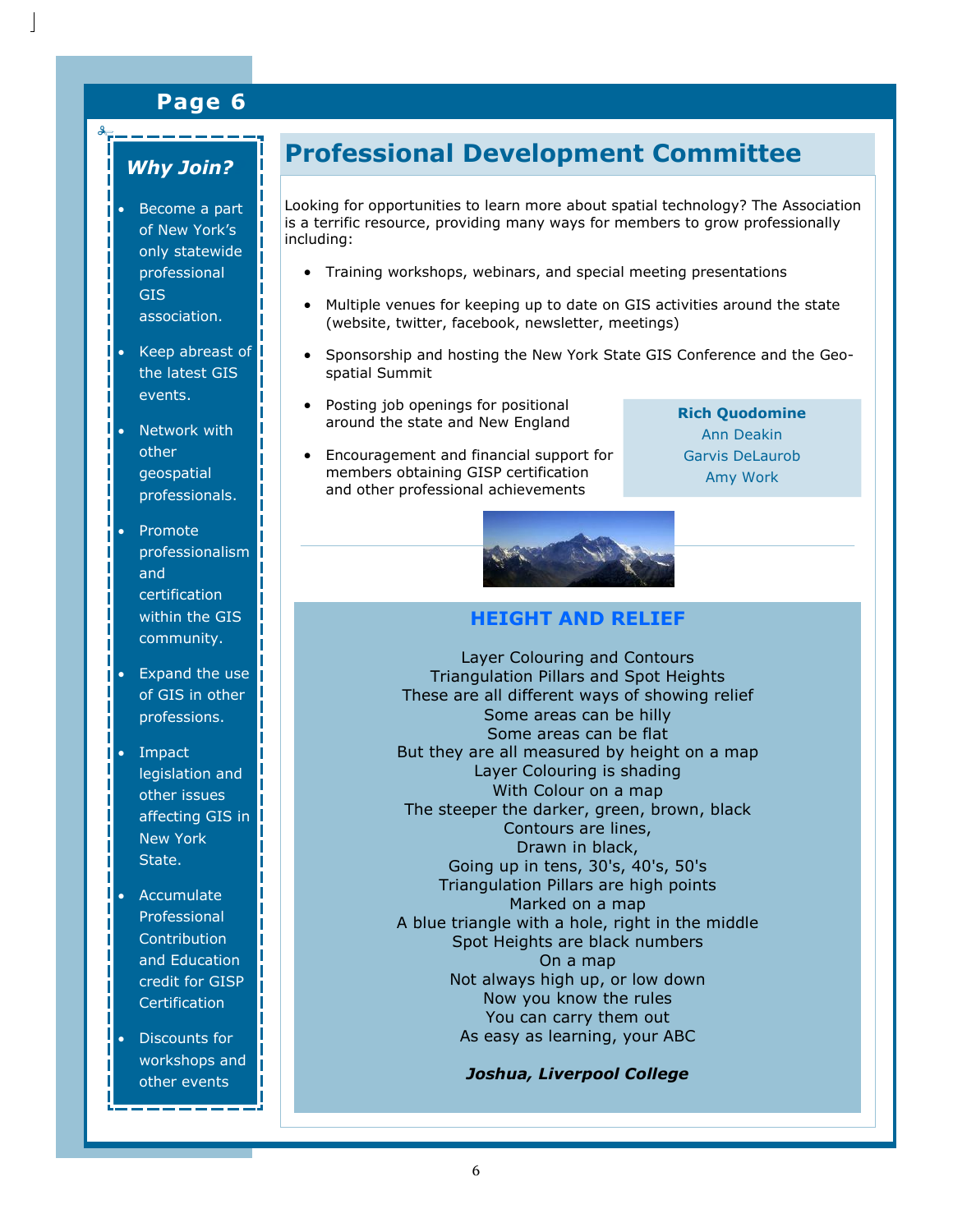## MEMBER FOCUS: Austin Fisher

Fountains Spatial, Inc. (Schenectady, NY)

#### Q: How has your time in the Peace Corps influenced your career?

A: I was in the Peace Corps from 1984 - 1986, stationed in a small town in northern Mali. While I had already lived in Africa for 5 years when I was a child, this experience was completely different and has had a lifelong impact. While not always the easiest or most enjoyable period of my life, it was among the most valuable. The Peace Corps gave me an appreciation for looking at things from a different perspective and not underestimating the value of local knowledge



and experience. It also taught me that less developed does not mean unhappy or backward. In fact, in many cases I was struck by the quality of life and enjoyment that could be gained in an environment with few of the modern amenities that we're encouraged to view as essential ingredients to happiness. I also learned the value of an appropriate level of technology (not too big or too small, but just right). This has been very helpful in my career at Fountains Spatial as we work to fit GIS suitably within an organization's structural constraints (e.g., budget, staffing, and computing environment).

#### Q: What have been a few of the challenges you've faced in GIS?

A: In my experience, GIS is all about challenges, or at least solving problems. I enjoy this aspect of our profession which calls for creative thinking and innovative approaches to identify solutions. Several projects come to mind but describing these in sufficient detail would likely go beyond the length allotted for this interview.

#### Q: What are the most fulfilling projects you've worked on?

A: When we first started the business in 1992, my wife Kathy and business partner Larry Spraker (or is it the other way around?) responded to an RFP issued by the Marketing Department at Niagara Mohawk (now National Grid). This project called for geocoding and complex geoprocessing of over a million addresses as part of our methodology to identify new potential customers located along natural gas distribution mains. This project is full of good memories including the excitement of winning a relative large contract, buying workstation ArcInfo, developing methodologies to resolve the many technical challenges we encountered, and of course drinking beer to celebrate.

Another of my favorite projects was GIS and GPS training performed in Kosovo with my good friend and colleague, Jonathan Cobb from the Waypoint Technology Group. We spent a week in country training students at the American University of Kosovo while sucking in as much of the local cultural as possible. The combination of very engaged students in an environment where geospatial technology has so many clear benefits to offer, made this a very satisfying experience. This was what Jonathan and I refer to as our first geospatial adventure. We followed this up with a trip to China and are currently in the processing for choosing our next location.

#### Q: What direction is GIS heading in the private sector?

A: I've heard many people talk about how the GIS landscape is changing, with the technology becoming transparently embedded in a broader IT framework, and the need for GIS professionals lessening. I don't entirely agree with this viewpoint. Certainly GIS continues to evolve and at a quickening pace as it becomes more and more pervasive in everyday life. As part of the process of pushing GIS further out into the mainstream of public facing applications, the look-and-feel of the technology has been morphing from a more

(Continued on Page 9)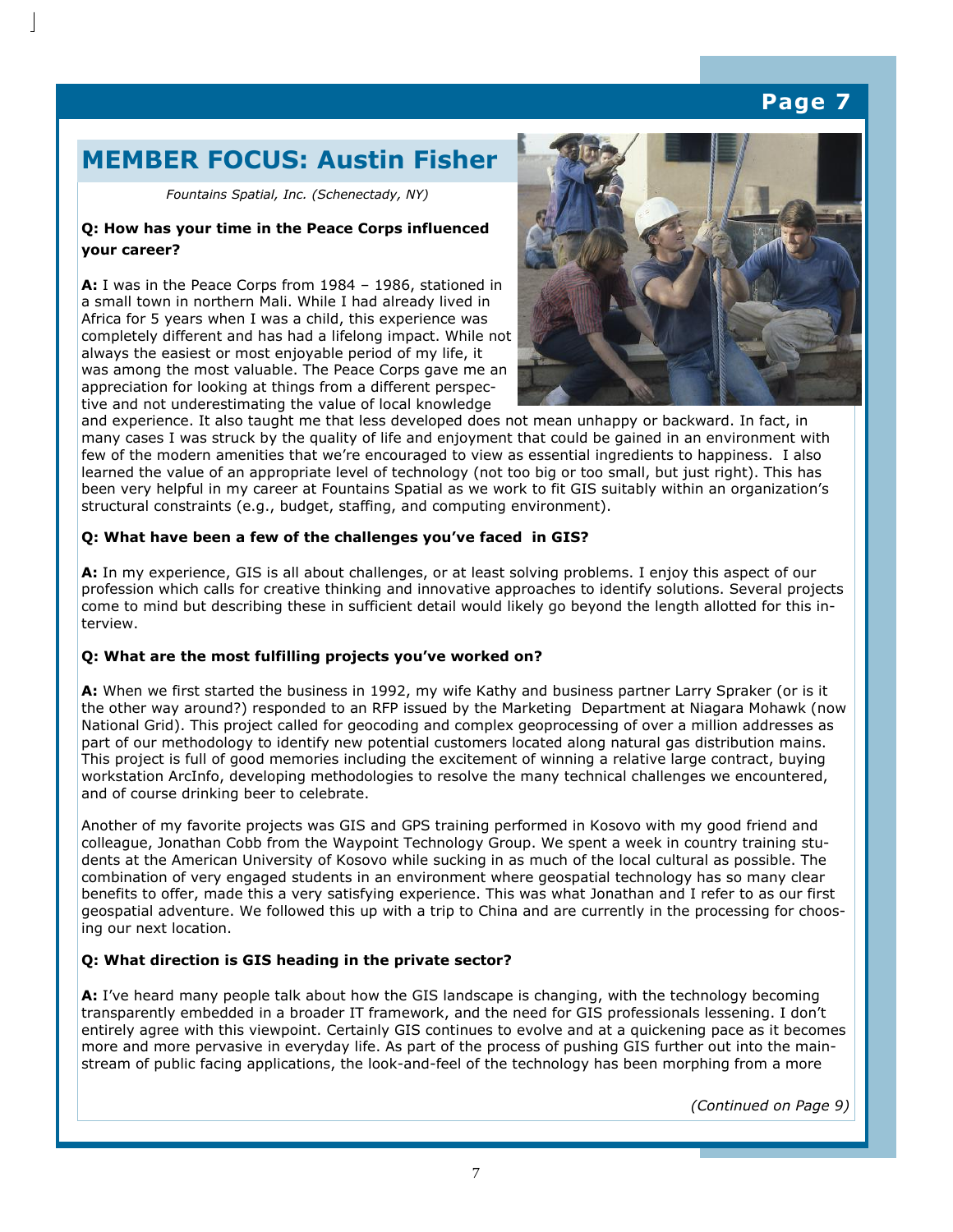## STUDENTS IN ACTION

### Binghamton High School's

### International Baccalaureate Career Certificate (IBCC) Mapping Project

JoAnne Lindstrom, MPA, SUNY Binghamton GIS Campus Core Facility

Can students serve their community from the classroom? The Linking Youth and Community Through Technology project, a partnership between Binghamton High School and Binghamton University, was designed to provide high school students a unique service learning opportunity. Between 2008 and 2010, Binghamton High School allowed Binghamton University professors in Public Administration, Bioengineering, Computer Science and Geography to work with its International Baccalaureate Careerrelated Certificate (IBCC) students in partnership with local nonprofit organizations.

#### From Juniors to Seniors: A Survey and Map About Activities for Youth

The first class of juniors was paired with the Broome County Youth Bureau to determine what activities students in grades 7-12 were involved in. The group also planned to create web-based map that would be included on the BU GIS Core website as well as their own website.

"One issue in the Greater Binghamton community is that there isn't much activity for youth around here to do…therefore, crimes are built up and more drop out of school because school is boring for them. I think if there is more activity than the less crimes may occur because they will be in those activit[ies] after school than hanging out around the corner doing nothing…[which could] become a major problem." – High School Junior, Female

Fourteen IBCC juniors began their first year of the project learning about municipal boundaries around the city and how to use the U.S. Census. This group responded very well to participatory learning exercises, including an interactive quiz designed with PowerPoint, in which the students answered questions using the SMARTboard. By the end of the first year, several made the decision to spend their senior year with Project Lead the Way, a national, project-based learning engineering curriculum. Therefore, by the beginning of the second year, we were working with fewer (seven), but very committed, students.

Having already learned about the census, municipal mapping, GIS, and community-based research, the plan for the second year was to generate two products: 1) a web site "by youth/for youth" that would include a map of youth activities in the region, and 2) the design and analysis of a survey administered to all public school students in the city, grades 7-12.

Using the SMARTboard, students took turns entering all of the available activities for youth into Google Maps. In conjunction with the mapping project, the students designed a survey to find out what students in the City of Binghamton do after school: work, baby-sit, play on the computer, watch TV, volunteer, etc. The paper-based survey was administered in every English class in grades 7 through 12, with a response rate of 37%.

The students learned a great deal about their peers through the process of analyzing the results, making inferences where appropriate. They were excited to put the findings into a PowerPoint presentation,

(Continued on Page 10)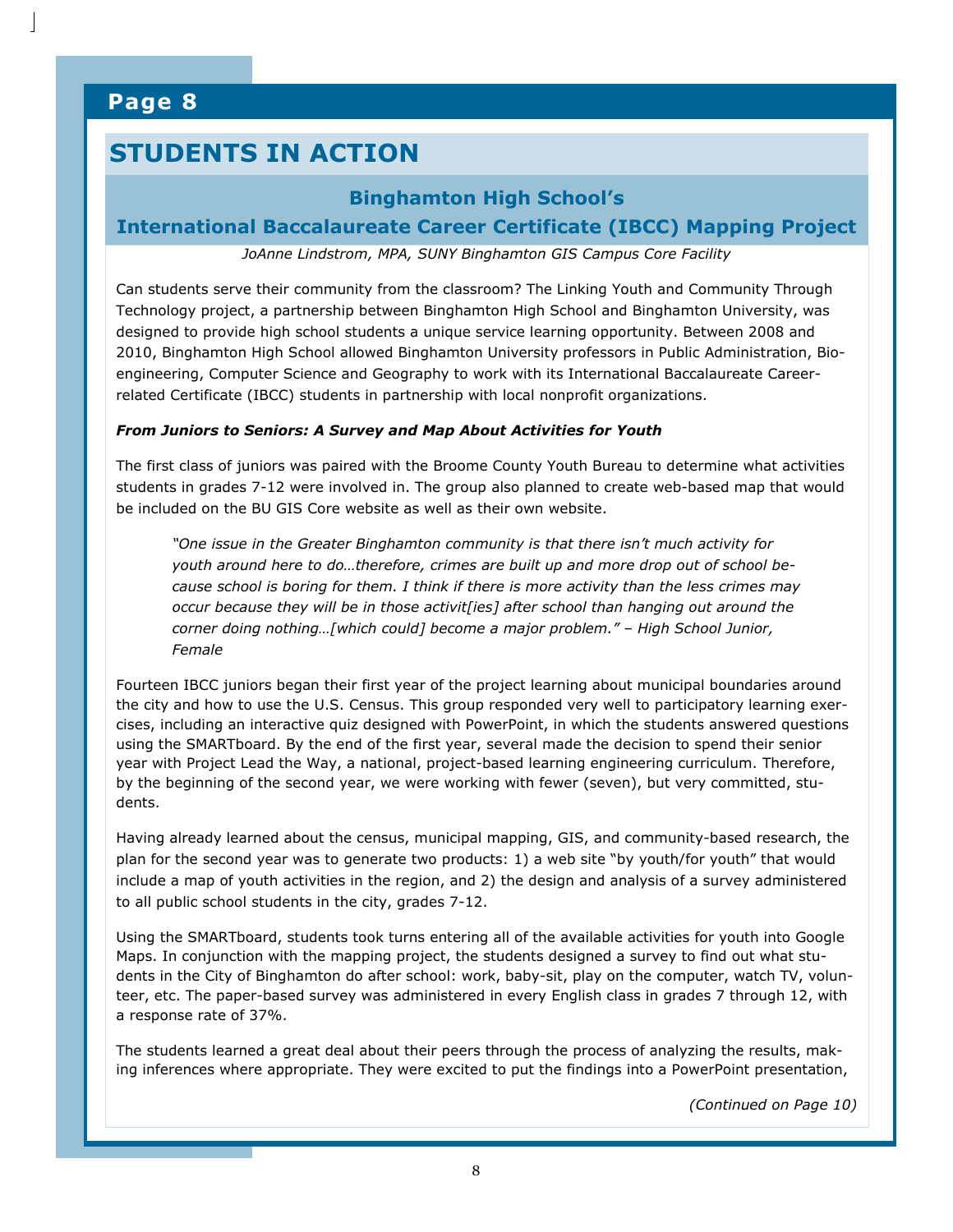## After the Flood (Continued from Page 5)

Bill Ostrander, the GIS Manager of Tioga County, continued the discussion of the Flood event. As the only GIS person on the job, Bill was called down to the Emergency Operations Center just before lunch on September 7th, and he didn't leave EOC for days. Luckily he had flash drive of data in his pocket, so he had data to start with. However, he had to call on his resourcefulness as the network with his concurrent GIS license was out. After obtaining a single use license from someone else's computer, Bill kept creating maps for whoever asked, until the job was done, much to the appreciation of the Sheriff and the teams surrounding him in the EOC. We all learned the importance of having a copy of our data and a single user license accessible and offline in case of an emergency.



Mark Scott and Al Frauenfelder of Esri then stepped in and gave a speedy, but very thorough and detailed presentation of ArcGIS Online and it's capabilities. They highlighted the ease with which a user can create a map and share their data. In reference to our topic of the day, they discussed the Disaster Response and Assistance Program offered by Esri. There is an abundance of assistance and offerings from Esri in the event of an emergency, from software to data and imagery as well as project assistance and technical support.

Justin Knight, of Pictometry then stepped in to give us an overview of the availability of imagery coverage from Pictometry. In the event of certain types of emergency, Pictometry can be contacted and quite possibly they can fly an area of disaster and within 3 days have the imagery to the client. Counties that are already under contract with Pictometry would have no charge for this data.

A surprise guest appearance was made by Doug Freehafer and Martyn Smith of the District Office of USGS. With a quick 10 minute discussion from USGS they closed out our day by mentioning that these flood events are occurring with more frequency. They had flood data and information available for attendees and they mentioned that the report for the 2011 flood will be available in the near future.

This was a very well attended event that was so content heavy that we could have made into a day long seminar series. Our thanks to everyone involved, especially Bill Ostrander, for helping to make it a success.

#### **MEMBER FOCUS-AUSTIN FISHER** (Continued from Page 7)

technically imposing user interface to one far less intimidating. In many cases, the front-end of GIS is disappearing altogether with the end-user being shielded from the complexity of operations while still benefiting from the output (e.g., driving directions, location of the closest Starbucks, etc.)

Now back to the point about the need for GIS professionals. The trends I just referred to seem to be making GIS simpler to use, more integrated into other technologies, and in some cases invisible to the enduser entirely. The simplicity or even transparency of GIS presented to the end-user actually requires more complex design in the background. In order to support these operations, there will continue to be a requirement for individuals with a high level of expertise in geospatial technology. And let's not forget about data. More and more information is becoming available in easier to access and interact with forms. However, it's still geospatial data with all the nasty complexities such as integrity issues, edge-matching, geocoding, resolution, coordinate systems, metadata, etc., that a qualified GIS professional (even though they might not be called this) needs to deal with.

So my opinion is that that the need for individuals with skills sets in the ever-expanding field of geospatial technology will continue to remain strong. We'll only be dinosaurs if we ignore the need to evolve.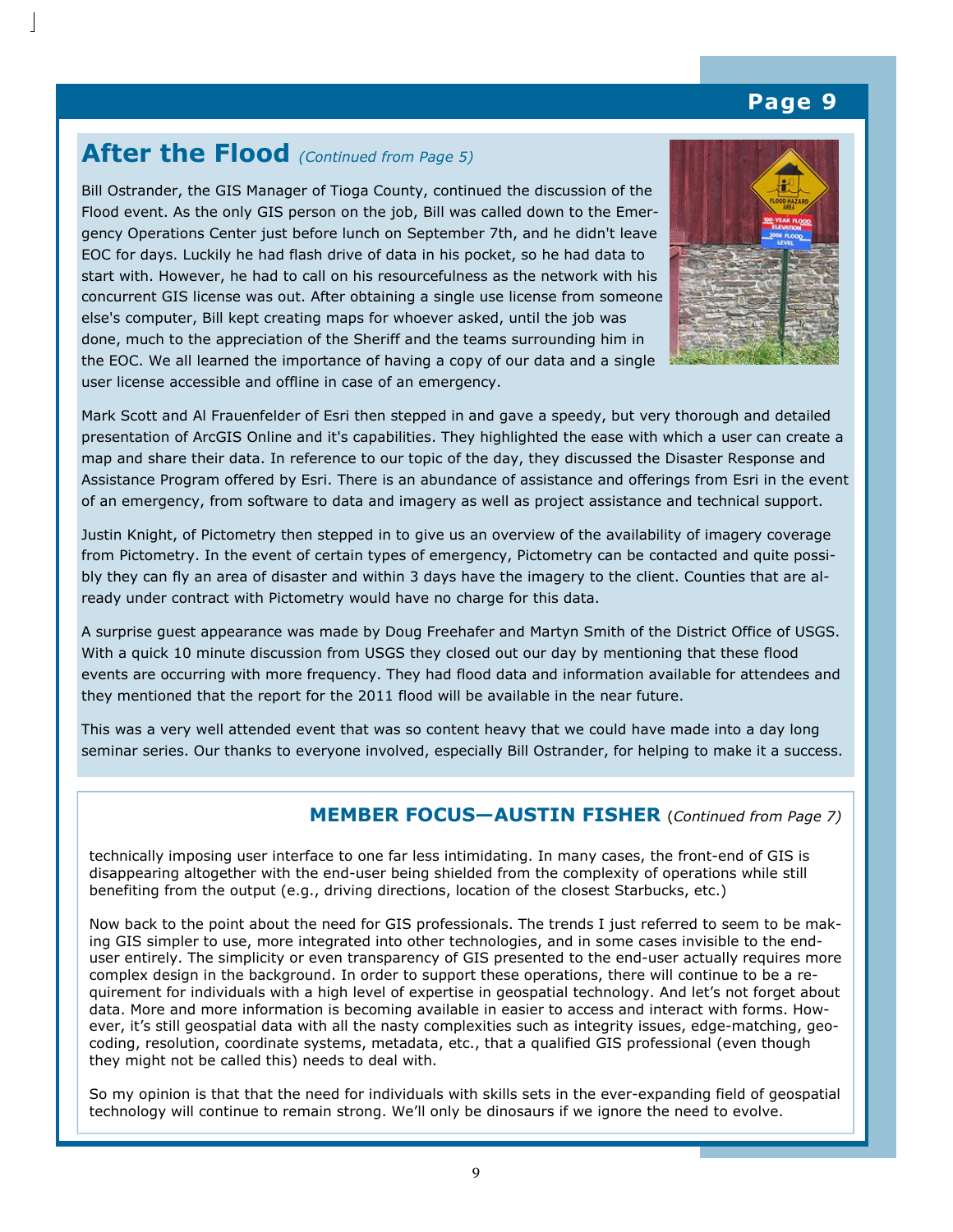## STUDENTS IN ACTION

(Continued from Page 8)

which they delivered to representatives of the Conrad and Virginia Klee Foundation (the project's funder), as well as community stakeholders, their teachers, district administrators, and university representatives.

"There are many more activities [for youth] than I thought, but not enough in the poorer districts." – High School Junior, Male

"I learned how to use Google Maps, the Census program was cool and complex, I learned how to read maps and what variables meant and I had never even heard of the Youth Bureau before this class." – High School Junior, Female

"I learned a lot about the census and Google Maps. I love the Google Maps. I never knew you can type in an address and look exactly at the places around there, but it's just cool." High School Junior, Female

Learning lessons from the first year of project implementation, we decided to teach the third IBCC class, another new class of juniors, about the U.S. census, GIS, the foundations of nonprofits and philanthropy in the first half of the school year. They were then paired with a city gang prevention organization to research and compare two separate census tracts. The twelve juniors collected and analyzed data about vacant housing, crime rates, and compared demographic data. The GIS team member then converted their data onto maps for the nonprofit to use for strategize prevention and outreach efforts.